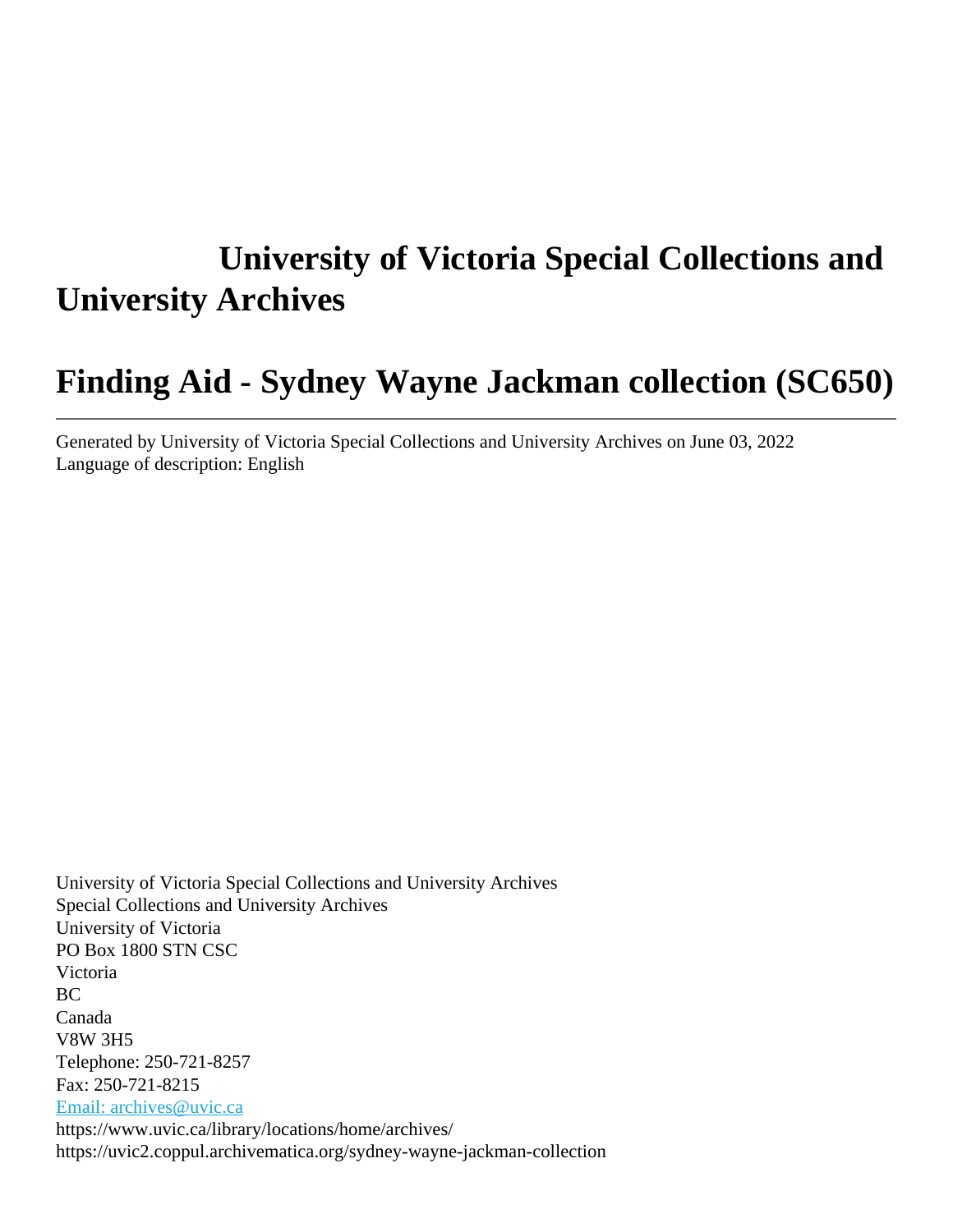## **Table of contents**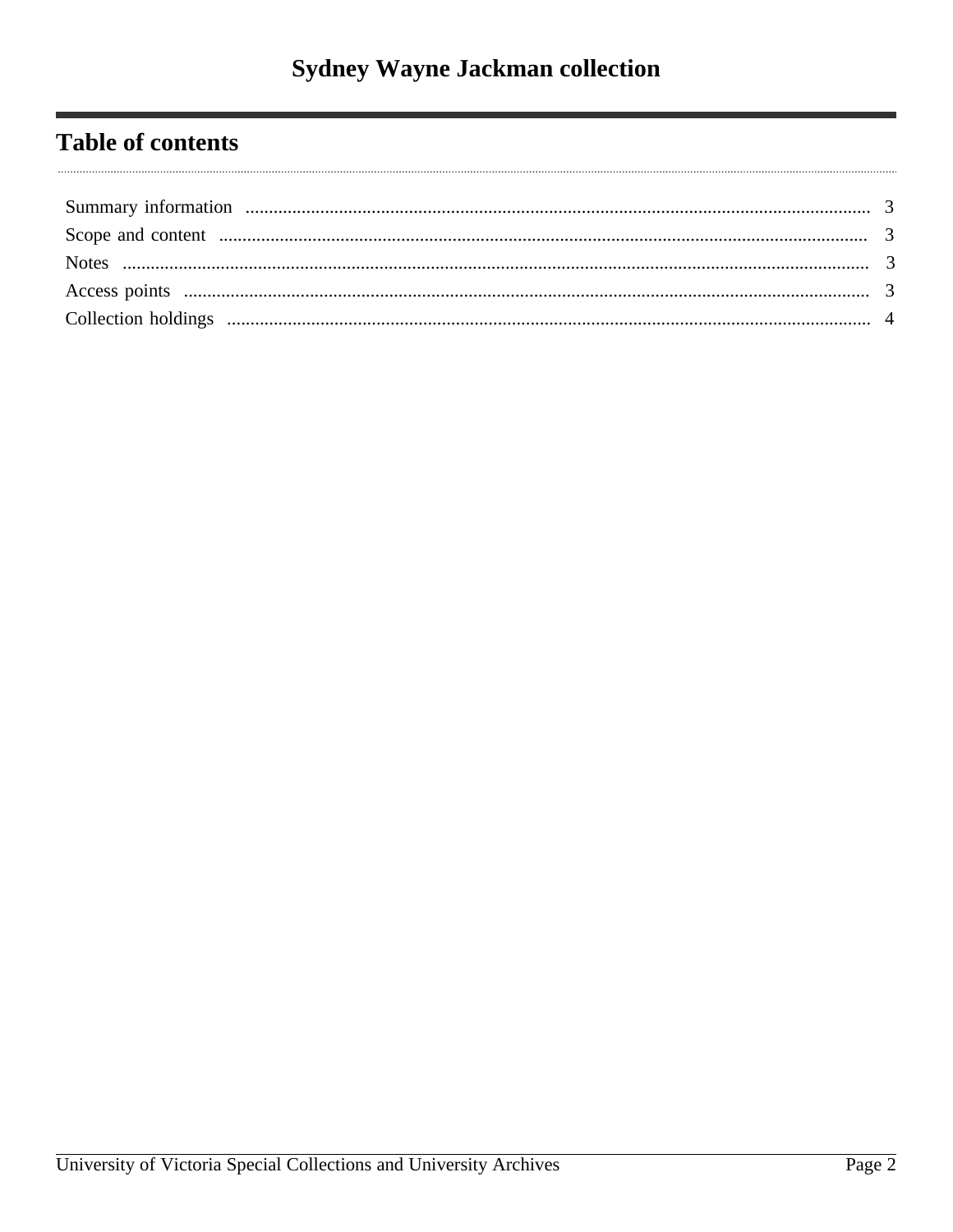## <span id="page-2-0"></span>**Summary information**

| <b>Repository:</b>     | University of Victoria Special Collections and University Archives |
|------------------------|--------------------------------------------------------------------|
| Title:                 | Sydney Wayne Jackman collection                                    |
| <b>Reference code:</b> | SC650                                                              |

## <span id="page-2-1"></span>**Scope and content**

The collection consists of two medieval manuscript fragments collected by Sydney Wayne Jackman and originally donated to the Legacy Art Gallery.

#### <span id="page-2-2"></span>**Notes**

#### **Title notes**

**<u>Source of title proper</u>**: Title based on the contents of the collection.

#### **Immediate source of acquisition**

Transferred from the Legacy Art Gallery, 2021.

#### **Other notes**

- **Publication status**: Published
- Level of detail: Minimal
- **Status description:** Revised

## <span id="page-2-3"></span>**Access points**

- Jackman, Sydney Wayne, 1925-2011
- Graphic material (documentary form)
- fragments (object portions) (documentary form)
- detached leaves (documentary form)
- manuscripts (documents) (documentary form)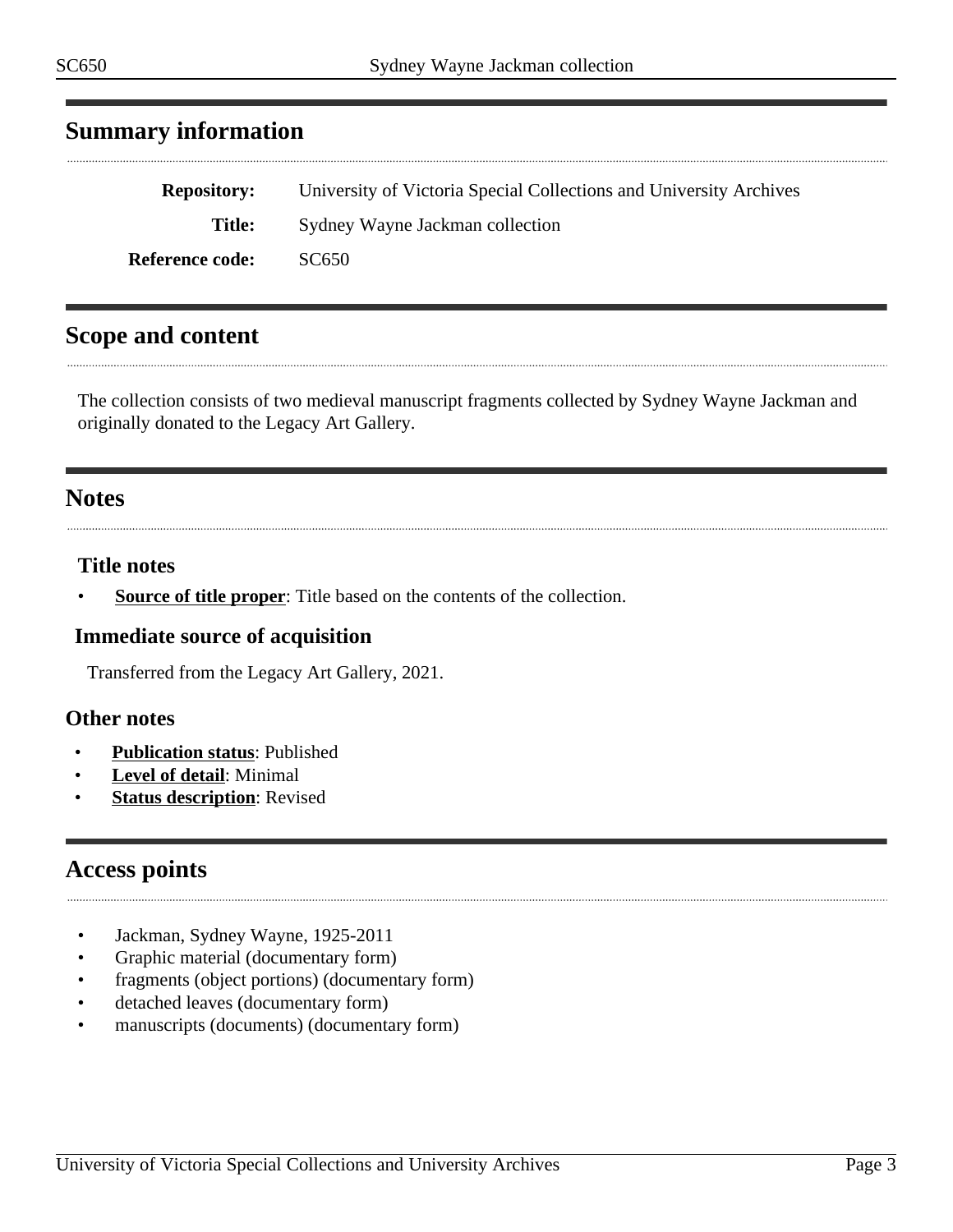## <span id="page-3-0"></span>**Collection holdings**

#### **File: SC650-1.1 - Untitled (Illuminated Initial)**

Title: Untitled (Illuminated Initial)

Reference code: SC650-1.1

Legacy Art Gallery Accession No. [alternative]: U009.16.300

Scope and content:

The file consists of a gold, red, blue and green ornamental manuscript initial of a group hymn book; cut out of original manuscript. It dates from ca. 1500 and is from Verona, Italy. It was made with gold leaf, tempera, and shell gold on vellum.

Physical description: 1 manuscript fragment : 10.5 x 9 cm.

Publication status:

Published

Access points:

- Graphic material (documentary form)
- detached leaves (documentary form)
- manuscripts (documents) (documentary form)

### **File: SC650-1.2 - Untitled (Vellum Manuscript)**

Title: Untitled (Vellum Manuscript)

Reference code: SC650-1.2

Legacy Art Gallery Accession No. [alternative]: U988.27.1

Scope and content:

The file consists of a large piece of parchment outlined with red double margins containing Latin text. The delicate, precise calligraphy (style generally used for choir books) is done primarily in brownish colour ink. The capital letters are done in blue and red.

Physical description: 1 manuscript fragment : 35.5 x 50.5 cm.

Publication status:

Published